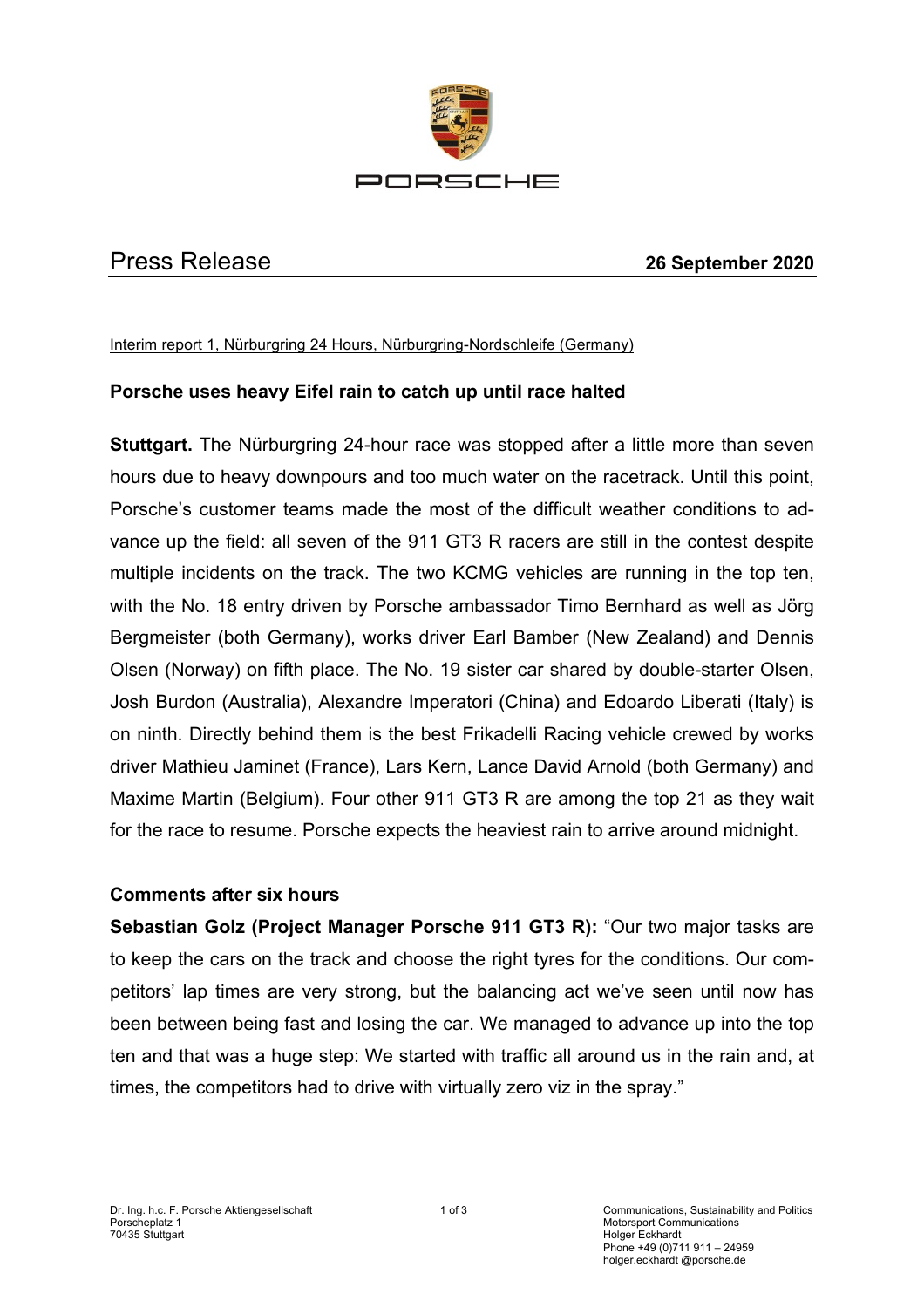**Timo Bernhard (Porsche 911 GT3 R #18):** "During my stint, I ended up fighting among a pack of four or five cars. That was cutthroat. I tried to find my rhythm, and ultimately my speed was pretty good. Unfortunately, I also had a little tête-à-tête: I wanted to overtake but the driver in front didn't see me. In my attempt to avoid contact I slid to the inside. Something like that shouldn't happen, it was my fault. The race is still long and we're heading into a long night. We have to keep cool, especially in such weather conditions, because, when it rains, you're often just a passenger on the Nordschleife. Still, our driver crew is strong, we have a great team and the Porsche feels fantastic."

**Jörg Bergmeister (Porsche 911 GT3 R #18):** "In my first 90-minute stint I was the fastest car on the track at times and managed to make up ground – not bad for a retired person. But the conditions will not get easier. That's just how the Eifel lives and breathes!"

**Dennis Olsen (Porsche 911 GT3 R #19):** "A good first double stint! We started from P22 and managed to plough through the field. The Porsche feels terrific in the rain, and the race started well for us. I'll take a double break now and then jump back into our No. 18 car for another double stint."

**Nico Menzel (Porsche 911 GT3 R #25):** "That was one of the most exhausting double stints I've ever driven. I started on used tyres because we'd taken the punt on a drying track. Then it started to rain again, which didn't make my life any easier. I drove eight laps as if on ice. Things improved a lot once we'd fitted new tyres, and I was able to make some progress. But lap to lap the conditions keep changing from a drying track to torrential downpours."

**Klaus Abbelen (Porsche 911 GT3 R #30):** "I've never experienced such a difficult stint. There are probably no ideal tyres for such conditions, and then the big oil spill on top – catastrophic. The tyres were so smeared that I couldn't get them clean any more so I only drove seven laps – without hitting anything."